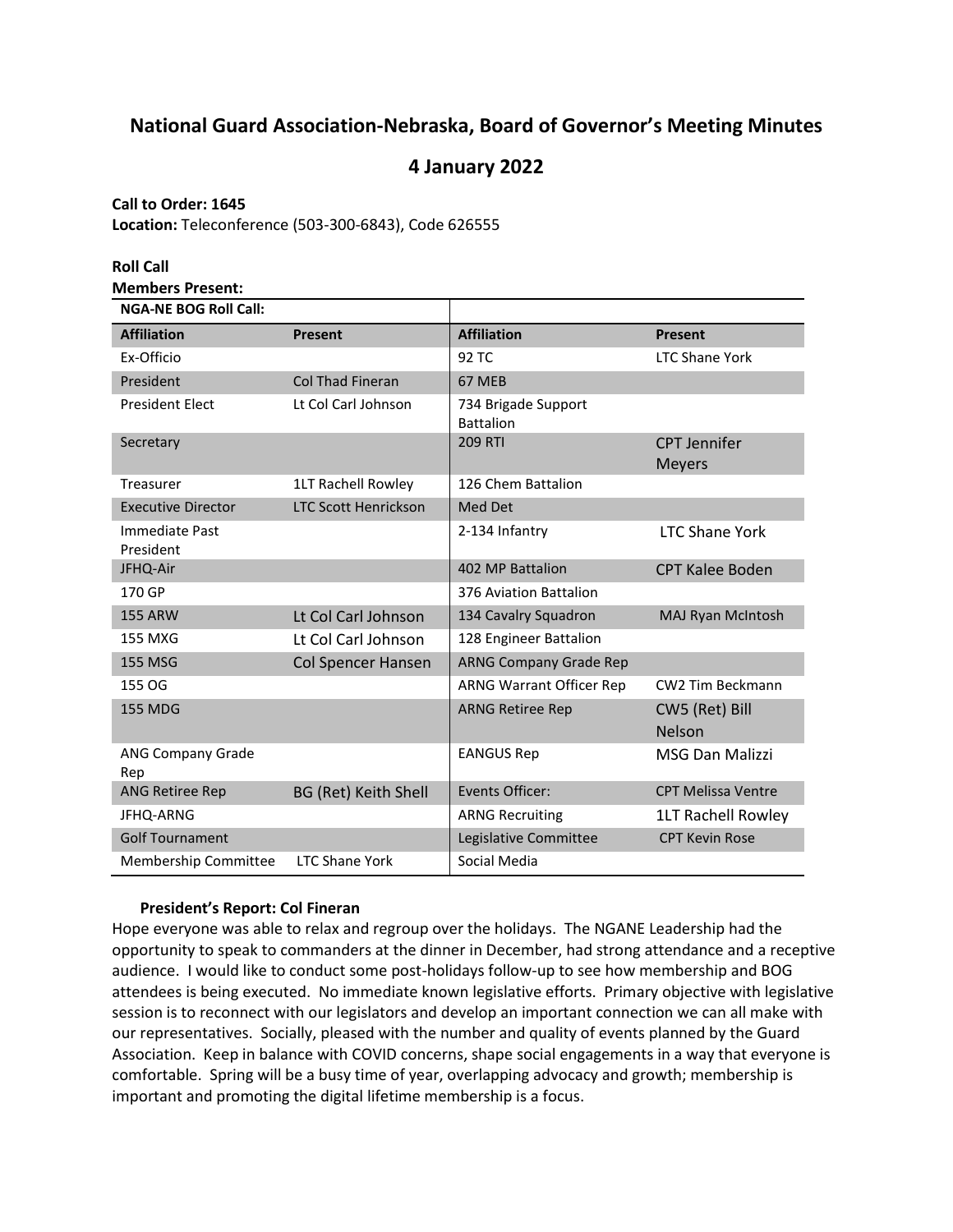#### **President Elect's Report: Lt Col Johnson**

An added thank you to everyone for their time

## **Secretary's Report: LTC Henrickson**

November and December Minutes distributed 4JAN For the future: send all edits/revisions/requests t[o eelittrell@gmail.com](mailto:eelittrell@gmail.com)

## **Treasurer's Report: 1LT Rowley**

Balance: \$81,875, ~\$26k in CD; on hand balance ~\$60k. At beginning of year budgeted \$66k, already expended \$43k.

## **Executive Director: LTC Henrickson**

As moved into CY22, priotizing advocacy and growth, legislative social, business meeting for our organization, early bird membership rebate aligns with membership meeting in March. NGAUS conference in August, 26-29 in Columbus, OH. LtCol Johnson and LTC Henrickson attending NGEDA Conference in Columbus, OH 17-20 JAN. NGANE Annual Business meeting set for 26 MAR in Lincoln, NE. Submit NGANE awards for BOG and Exec Committee review and approval to present at the NGANE Annual Business meeting in MAR. Also have national award nominees MG Bohac will bring to NGAUS.

## **Legislative Committee: MAJ McIntosh/CPT Rose**

Legislative Session convenes tomorrow (5JAN); focus on appropriation of ARPA funds, large budget; no affirmative legislation, a couple bills we may support. Legislative tracker will be pushed in next 2 weeks following bill introduction. Legislative Social Event for 15FEB (tentative). More information to follow soon. Looking at Scottish Rite building across from the Capitol, 5-8pm in the past, more to follow.

#### **Membership: LTC York**

Dropped 89 annual members at end of CY21, 48% current membership rate. Since December, ARNG side have had 5 additional digital life memberships, and 4 annual memberships. On ANG side, 3 total, 2 annual, 1 digital. Message forthcoming to commanders about getting membership renewed. CPT Rose: OCS will have 11 candidates graduating, suggest having someone speak with them (grad 22MAR). LTC Henrickson: for annual or complimentary, should go onto website and create an account. Newly commissioned and/or new accession (from AD) are eligible for the complimentary membership. Digital Life membership, currently \$500, if register before end of March, 25% rebate. POC: LTC Henrickson.

#### **Events Committee: CPT Ventre**

Reminder and link to bowling event next week. Working on scheduling February in Omaha. March is social night before our business meeting, at Cornhusker. April event in GI, Axe Throwing. May, Lincoln. June/July, hoping to coordinate Saltdogs game and the other month a book club hosted event.

## **Social Media Committee: LTC Henrickson**

**NSTR** 

## **Corporate Membership: LTC Henrickson**

Engaged all 17 corporate members and thanked for support, requested continued support. Goal is to get to 20 members. Happy to assist in recruitment if any members have recommendations.

#### **EANGUS Report: MSG Malizzi**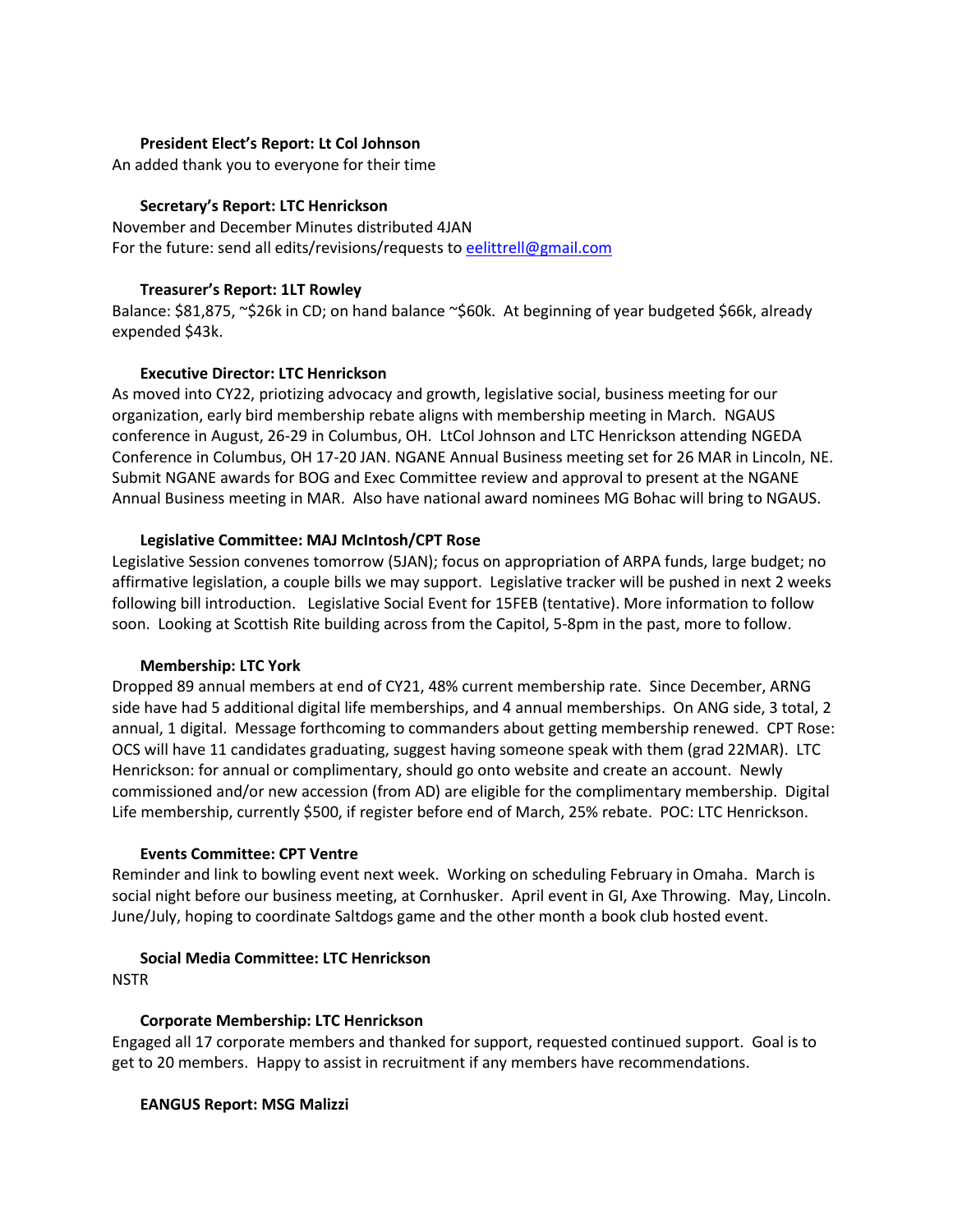For Awards at spring business meeting, send MSG Malizzi an application for an enlisted member. Trying to combine efforts for legislative issues. Staff planning to come together to plan out rest of year, prepare for business meeting, etc., in next two weeks. Membership is steady, goal is 600 members.

#### **Retiree Council: CW5 (Ret) Nelson**

Have quarterly meeting next week. 12JAN, discussing founders award recipient. Will ensure no scheduling conflicts with NGANE events. LTC Bill Smitz and SGM Larry Schwartz passed away. Retirees will plan to attend legislative social. Col Fineran: would like to increase coordination between all three organizations, ensure retirees and EANGUS are included in the legislative social.

## **Old Business: LTC Henrickson**

Annual Business Meeting will be 26 MAR in Lincoln, CPT Ventre identifying Cornhusker. 25MAR evening, host a social event for orgs within ARNG and ANG to do cocktail selected. Challenge to units within the BOG is to start thinking of your unit cocktail recipes and the story about your drink with the goal to win and be the signature drink at the NE hospitality suite during the NGAUS conference in AUG. CGOs are imperative to this selection process. Will be a membership objective to this event as well.

## **New Business: LTC Henrickson**

CPT Meyers: request from  $2^{nd}$  Battalion OCS for \$300 for a graduation ceremony cake, refreshments flatware, etc. Funds needed by 5MAR. **DISCUSSION**: Col Fineran: If association supports, contingent on OCS graduates registering as NGANE complimentary members. **ACTION TAKEN:** *Motion* from CPT Meyers, as amended with contingency by Col Fineran, *seconded* as amended by LTC York. *Approved* by voice vote. POC for payment is 1LT Rowley

Col Fineran: NGANE Prof Development priority in mind, how many of our members understand civilian protocols? There are a lot of engagements we participate in that these manners may be helpful. There are consultants in our area that offer group sized, customized, business and social etiquette lessons. 3-5 hr sessions, last two hours more the social engagement piece. Class size of 25-30. To do a 3 hr business session is \$2500 for 25-30 people, additional social 2 hrs is \$2500. Cost covers only consultation, not meals. \$5000 annual cost, ongoing, with potential for member buy-in. Open to discussion for the future as an opportunity to invest in the future of our membership and public interactions. **DISCUSSION**: CPT Rose and CW5 Nelson concur, would be helpful to know what proper decorum is expected at professional events. **NO ACTION TAKEN**—will discuss as part of future budget opportunity or possibly this business year.

BG Shell: 27-year ANG member passed away. August 2023 Air Show and opportunity to raise funds for this organization.

## **Due Outs:**

- 1) LTC Henrickson and COL Fineran to coordinate follow-up calls from Commander Dinner
- 2) Maintain proper COVID protocols at social events
- 3) Prioritize Membership drive
- 4) EANGUS Awards presentation
- 5) CW5 Nelson and COL Fineran coordinating 12JAN Retiree Meeting
- 6) Reinforce all 3 organizations coordinating